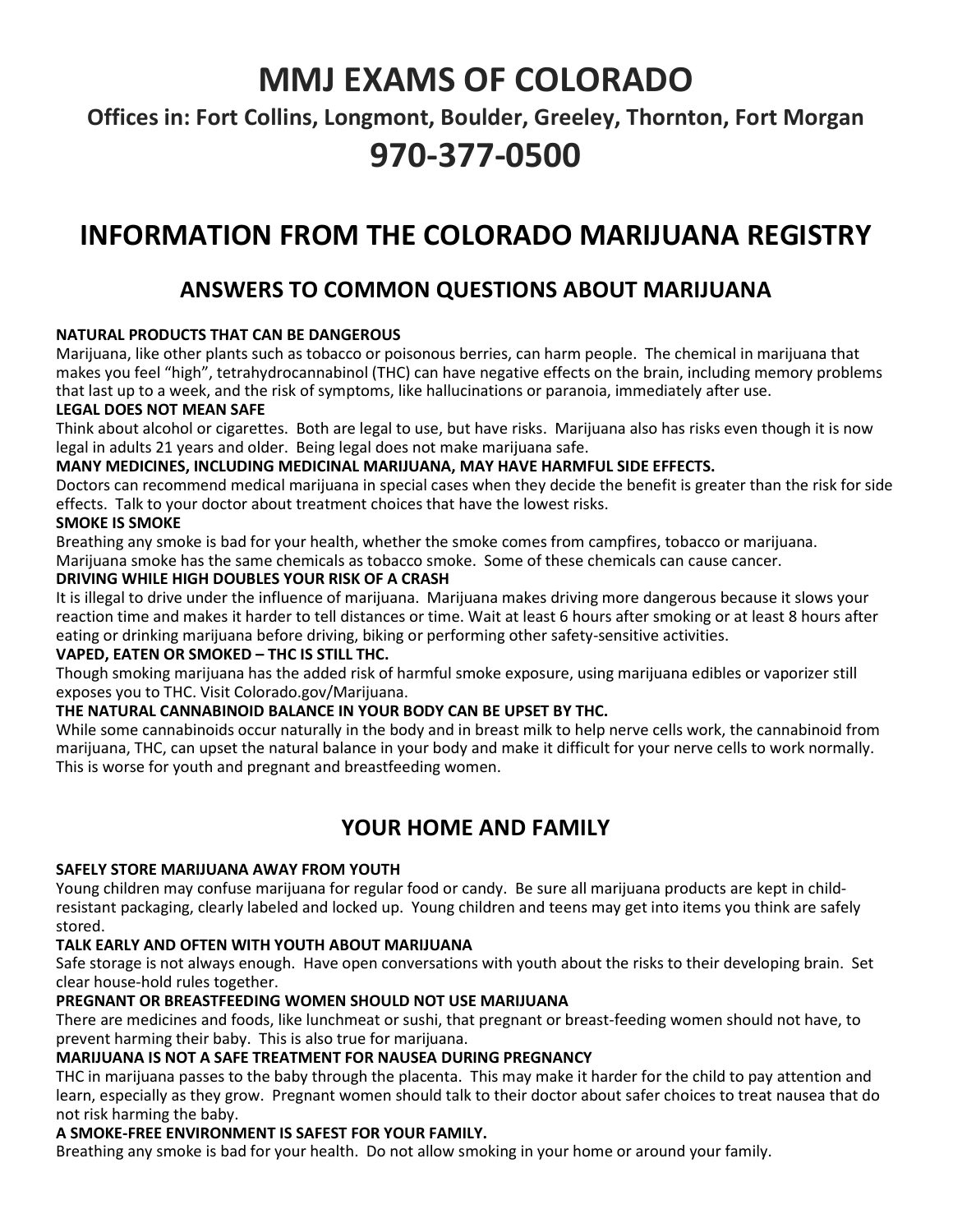#### THE EFFECTS OF USING MARIJUANA CAN LAST UP TO 8 HOURS

Use caution after using any form of marijuana. Being high or buzzed can make some activities more dangerous. It is not safe for anyone who is high to take care of children or drive. Make sure there is another person who can do important activities if you plan to use marijuana.

# USING MARIJUANA WITH OTHER SUBSTANCES IS NOT SAFE

It is not safe to use alcohol and marijuana. Talk to your health care provider about marijuana and your medication.

## ANYONE CAN CONFUSE EDIBLES FOR REGULAR FOOD OR DRINK

Always store marijuana safely. Products purchased from retail or medical marijuana stores are required by law to have child resistant packaging. Keep marijuana in this packaging and in a locked area.

# RETAIL MARIJUANA IN COLORADO - HEALTH EFFECTS

# IMMEDIATE EFFECTS

Being high or even buzzed can make some activities more dangerous. For occasional users, a single serving (10mg of THC) of marijuana is enough to hurt your ability to drive or do activities safely. People often feel the effects from smoking or vaping marijuana within minutes, while it may take hours to feel the effect from edibles. The effects, and the time before effects are felt, can be different for everyone. Wait at least 6 hours after smoking or at least 8 hours after eating/drinking marijuana before driving, biking, skiing or doing other activities. Marijuana may make your heart beat faster, up to twice as quickly, after use.

### BRAIN AND MENTAL HEALTH EFFECTS

Heavy use of marijuana can have a negative effect on your memory. This damage can last a week or more after the last time you used. Regular use of marijuana is associated with depression. Other mental health problems like anxiety may also be associated with marijuana use.

### RESPIRATORY EFFECTS

Both firsthand and secondhand smoke contain the same cancer-causing chemicals as tobacco smoke. People who heavily smoke marijuana (daily or near daily use) can have the same health problems as tobacco smokers. These include coughing, wheezing and chronic symptoms like bronchitis.

#### INTERACTIONS WITH OTHER SUBSTANCES

Using alcohol and marijuana at the same time is more dangerous than using either alone and increases the risk of a car crash. Use caution when taking medication and marijuana at the same time. There may be drug interactions that are not yet identified. Talk to your healthcare provider about marijuana use if you are taking prescription medication.

# USE DURING PREGNANCY AND BREASTFEEDING

There is no known safe amount of marijuana use during pregnancy or breastfeeding. Using marijuana while pregnant may harm the baby, which may make it harder for the child to pay attention and learn, especially as they grow. For more information on health effects for pregnant or breastfeeding women and their babies, visit bit.ly/MJ\_Mothers.

### MARIJUANA EDIBLES

Since the body slowly digests edibles like regular food, marijuana-infused products can take up to 4 hours to take full effect. As of February 2015, all edible retail marijuana products must have clear single servings of 10mg THC, with no more than 100mg per product. Use caution when consuming any marijuana. Start with up to one serving, then wait until you feel the effect before deciding to use more.

#### CHILDREN AND ACCIDENTAL MARIJUANA USE

More children accidentally get into marijuana in states with legal marijuana. Marijuana can make children very sick, sometimes needing hospitalization. Child-resistant packaging can help stop accidental poisoning.

#### USE AMONG ADOLESCENTS AND YOUNG ADULTS

Brian development is not complete until age 25. For the best chance to reach their full potential, youth should not use marijuana. Youth who use marijuana regularly are more likely to have a hard time learning, problems remembering and lower math and reading scores. For more information and tips for youth prevention, visit bit.ly/MJ\_Youth.